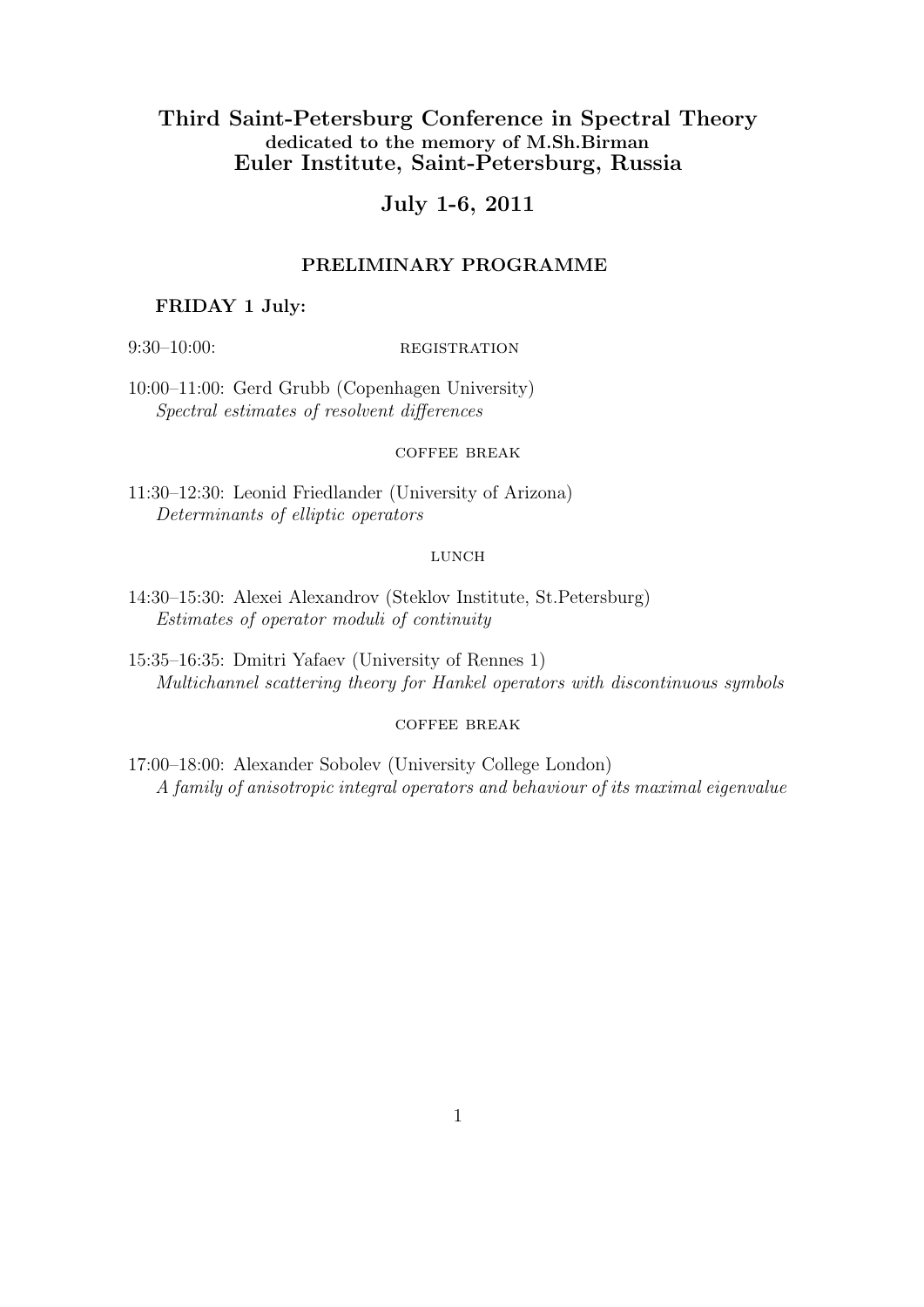# SATURDAY 2 July:

10:00–11:00: Vladimir Marchenko (Inst. for Low Temperature Physics, Kharkov) Inverse problem of the theory of small oscillations

#### coffee break

11:30–12:30: Igor Rodnianski (Princeton) On singularity formation in geometric evolution equations

#### $L$ UNCH

- 14:30–15:30: Evgeni Korotyaev (St.Petersburg State University) Löwner equation and integrable systems
- 15:35–16:35: Alexander Komech (Vienna University and IITP, Moscow) On global attractors of nonlinear hyperbolic PDEs

#### coffee break

17:00–18:00: Elena Kopylova (IITP, Moscow) On asymptotic stability of kinks for relativistic Ginzburg-Landau equation

# SUNDAY 3 July: FREE DAY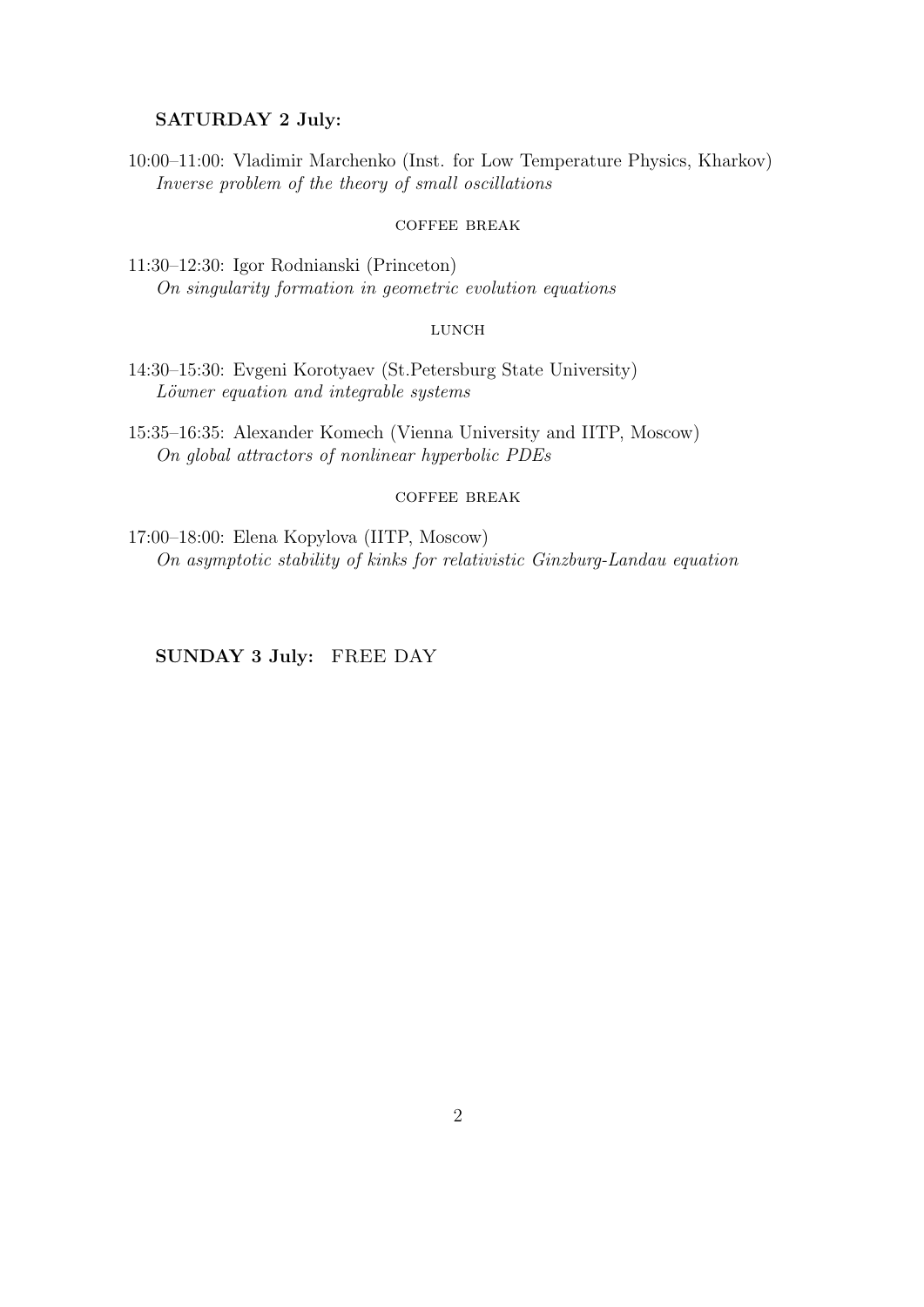## MONDAY 4 July:

10:00–11:00: Leonid Pastur (Inst. for Low Temperature Physics, Kharkov) Orthogonal polynomials, quasiperiodic Jacobi matrices, and random matrices

#### coffee break

11:30–12:30: Yoram Last (Hebrew University of Jerusalem) On level spacings for Jacobi operators

#### LUNCH

14:30–15:30: Dmitri Chelkak (Steklov Institute & Chebyshev Lab, St.Petersburg) Conformal invariance in the critical Ising model: correlations and interfaces

### coffee break

16:00–16:20: Nikolai Veniaminov (University of Paris Nord)

Thermodynamic limit for the system of interacting quantum particles in random media

16:25–16:45: Albrecht Seelmann (Johannes Gutenberg-Universität Mainz)

A new estimate in the subspace perturbation problem

16:50–17:20: Ondrej Turek (Kochi University of Technology, Japan) Quantum graph vertices with equal transmission probabilities

18:00: BOAT TRIP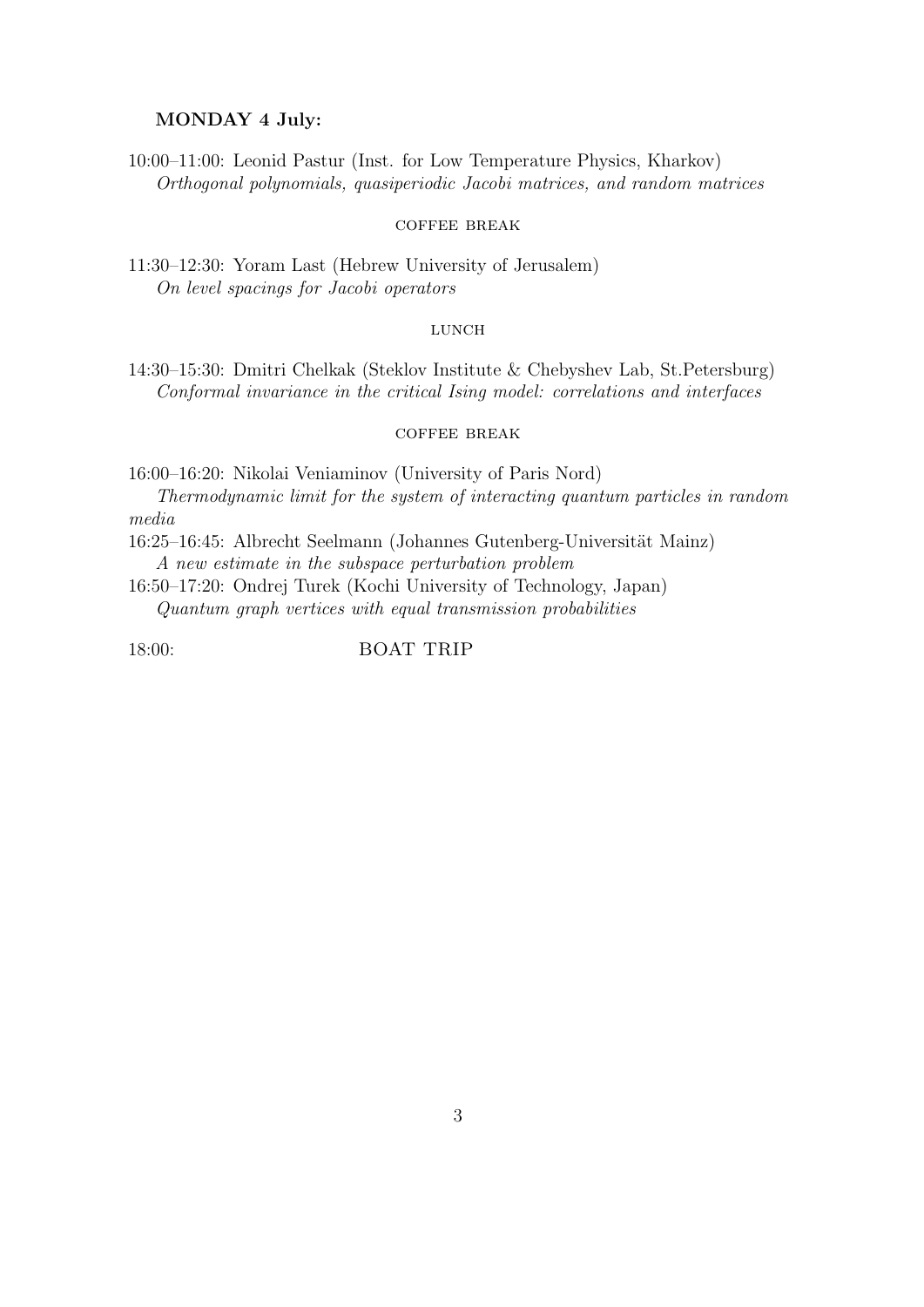## TUESDAY 5 July:

10:00–11:00: Gian Michele Graf (ETH Zurich) Adiabatic evolution and dephasing

#### coffee break

11:30–12:30: Ira Herbst (University of Virginia) Smoothness and analyticity in nonrelativistic QED

#### $L$ UNCH

14:30–15:30: Akira Iwatsuka (Kyoto Institute of Technology) Schrödinger operators with singular magnetic fields supported by a circle in  $\mathbb{R}^3$ 

### coffee break

- 16:00–16:20: Giuseppe De Nittis (University Paris-13) Peierls substitution, Hofstadter model, disorder
- 16:25–16:45: Vladimir Pchelin (St.Petersburg University) TBA
- 16:50–17:20: Vsevolod Chernyshev (BMSTU, MSU) Gaussian packets on metric graphs

18:00 (TBC): CONFERENCE DINNER